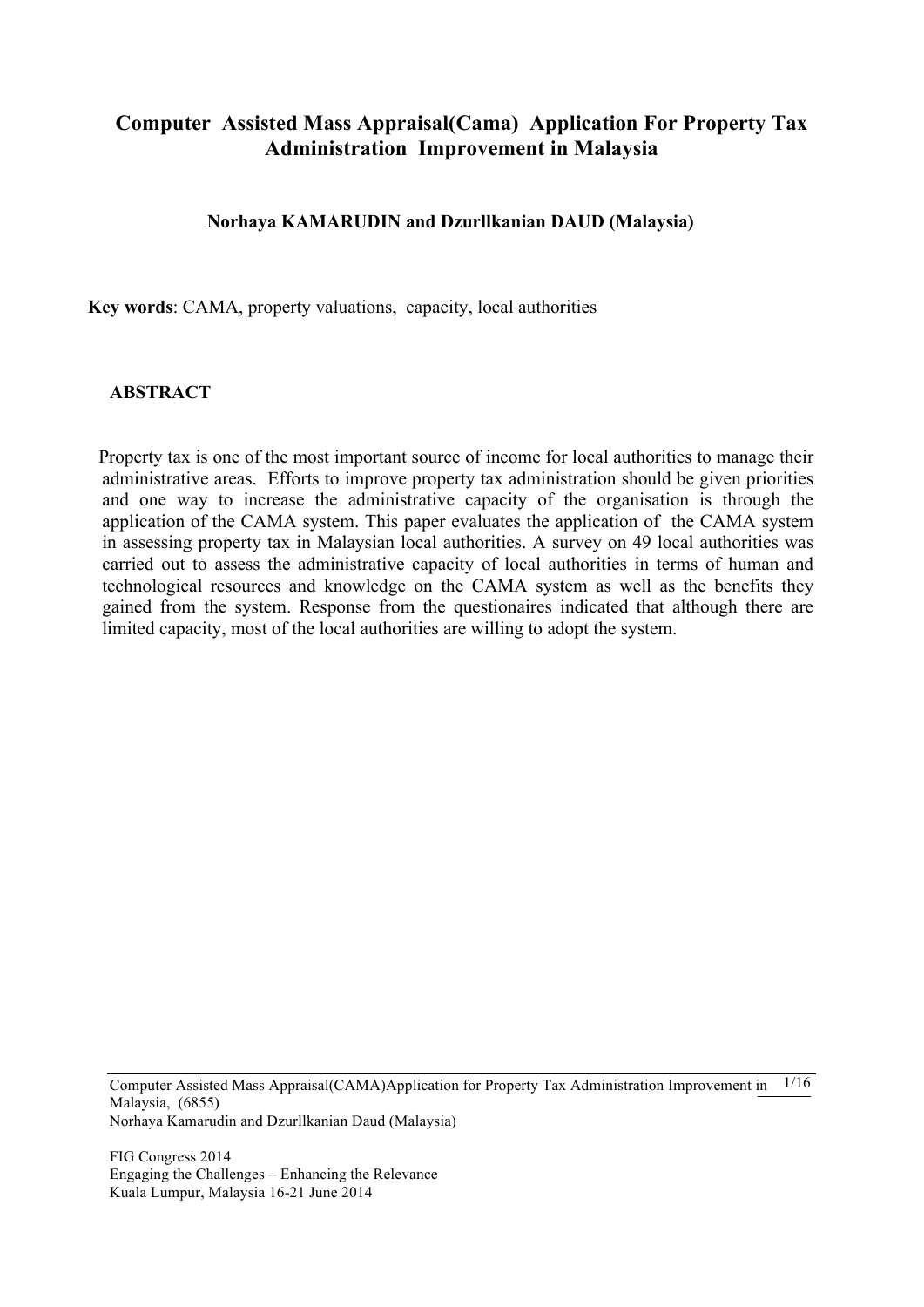# **Computer Assisted Mass Appraisal(Cama) Application For Property Tax Administration Improvement in Malaysia**

#### **Norhaya KAMARUDIN and Dzurllkanian DAUD (Malaysia**

#### **1. INTRODUCTION**

The problems on property taxation particularly in developing countries is an emergent matter that requires attention from the government as well as all parties involved in the property tax imposition. Rapid population growth and increasing urbanization have triggered increase in demand for real property. These developments are ultimately translated to the responsibility of local authorities in providing facilities for the public. Therefore, local government need to search for sufficient resources to provide these facilities. Basically local government income comes from taxes, fees and fines. Property taxes are the largest fund and the backbone of municipal finance which is used to provide amenities and services. Generally the purpose of property tax is to create funds for local authorities to provide basic facilities and good infrastructure such as provision of street lighting and signage, maintenance and cleaning of roads, drains and drainage; to provide and maintain parks and public recreation areas and other facilities to the community to support public health (Pawi *et al.,* 2011).

In Malaysia, the assessment rates are charged according to the provision of Local Government Act 1976. This provision empowers the local authority to collect assessment rates according to the area of jurisdiction. The property tax is based on market value or the annual value of a property in the Local Authority area (Almy, 2001). Thus determining the value of property is an important task since it forms the basis of imposing tax. Many of the appraisals in Malaysia are using the conventional system to evaluate property tax where the valuation or revaluation of the properties are done manually. This manual approach is one of the main reason for the delay in the process of determining value. Currently, only few local authorities in Malaysia adopts the mass appraisal technique. Mass appraisal may be defined as a systematic appraisal of large group of properties as of a given date using standardized procedures (Kauko and d'Amato, 2008). This has long been widely used in many Europe and American countries. Mass appraisal is an assessment method that is based on integration of modern statistics, mathematical techniques and many other technological systems (Zhang and Chen, 2009).

In order to handle valuation of large number of properties, the assessors must use the correct procedures which are adapted for mass appraisal. Mass appraisal can be used with computer or without computer but through computer, mass appraisal process become more efficient and more widespread (Zhang and Chen, 2009). Therefore Computer

Norhaya Kamarudin and Dzurllkanian Daud (Malaysia)

Computer Assisted Mass Appraisal(CAMA)Application for Property Tax Administration Improvement in 2/16 Malaysia, (6855)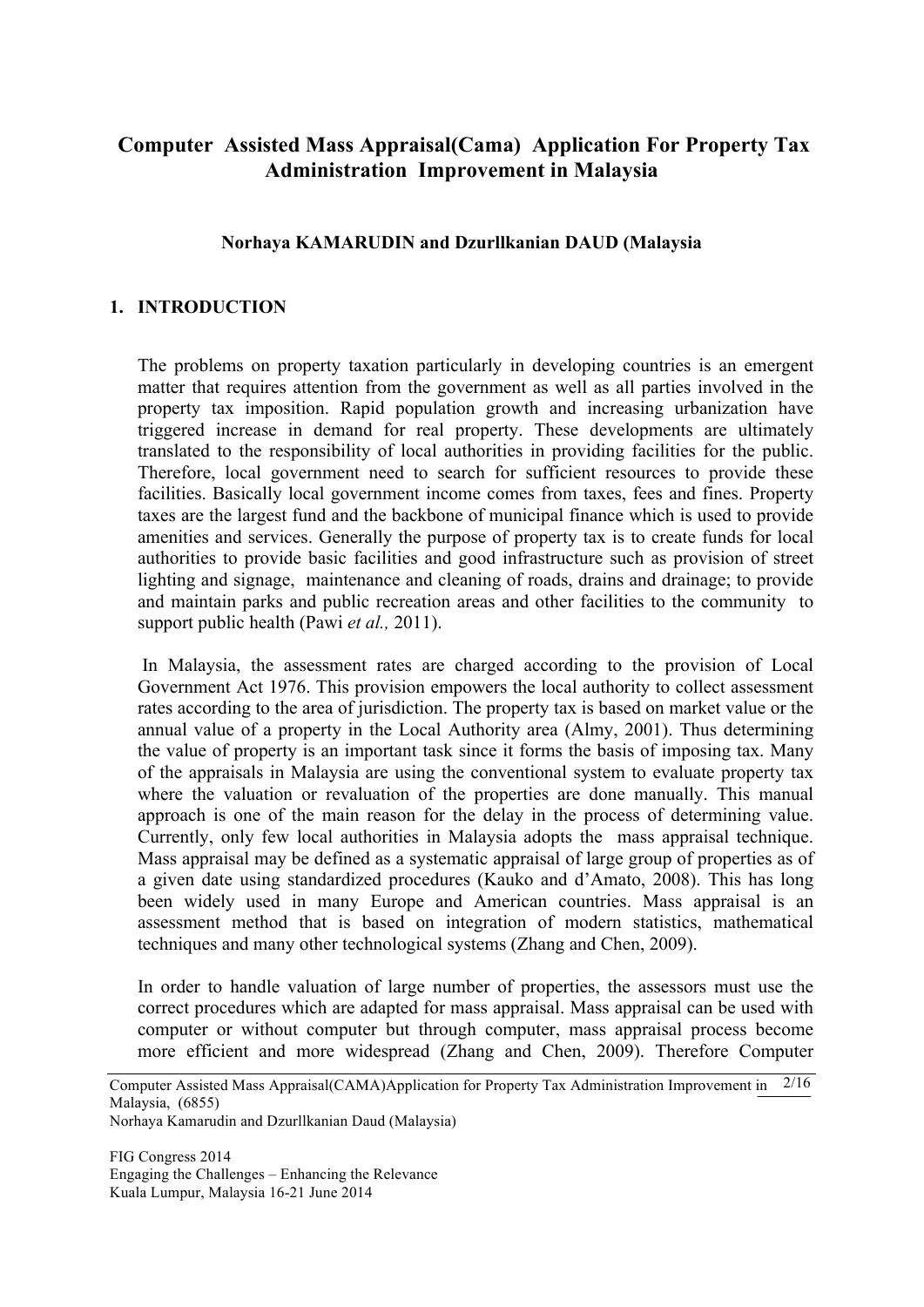Assisted Mass Appraisal(CAMA) system has been introduced to reduce labour cost and time. CAMA system carries out mass calculation in a stipulated time with high degree of accuracy. The advantages of CAMA system are on the objectivity; well documented; provision for regular or annual revaluations; and improvement in fairness, equity and economies of scale outcome (McCluskey and Anand, 1999). CAMA appeared in the market place several years ago, and since then a number of CAMA software has increased rapidly everywhere around the world. Now in United Kingdom, North American, Australia and some transitional countries such as Slovenia, Lithuania, and Tanzania, CAMA are being used in the mass appraisal of property tax system (Zhang and Chen, 2009).

The aim of this paper is to assess the application of CAMA for property tax administration in Malaysia. In achieving this objective, assessment is made on evaluating the benefits of the CAMA system. Some criteria that were used was on the capacity of the local authorities to value all properties, the financial capacity and perceived the benefits of the CAMA system in their tax assessment. This is organised in the following structure. The next section examines the literature on the CAMA application for property tax purposes. Section three identifies the methods of achievng the objectives of the paper. Section four analyses the perceptions of the local authorites in terms of how the CAMA system could resolve the problems of valuation exercise faced by Local Authorities. The final section concludes on the findings and recommend some solutions to the tax administrative problems.

## **2. Literature review**

## **2.1 CAMA System**

CAMA is a generic term which refers to any soft-wares application used by government agencies to assist in property valuation (McCluskey et al, 1997). Mass appraisal requires the development of a valuation model for the whole area and not just limited to a particular area incorporating micro economic theory that are relevant(Deddis,2002). The objective of building the valuation model is to be able to analyse and value a number of properties efficiently taking into consideration of demand and supply a market factors. Some of its functions are for valuing property, maintaining property data, ensuring tax equity through uniform tax base valuations and many more. Mass appraisal involves a valuation method to a large group of properties systematically using standard procedures and tested statistically(Eckert et al, 1990). This system use recent property transactions which are assumed to be the best indicators to estimates market value for all properties (Meelun *et al*., 2010).

Administration of property taxes requires management and data handling of large property data such as tax payers list, property valuation, taxable rates for different areas as well as

Norhaya Kamarudin and Dzurllkanian Daud (Malaysia)

Computer Assisted Mass Appraisal(CAMA)Application for Property Tax Administration Improvement in 3/16 Malaysia, (6855)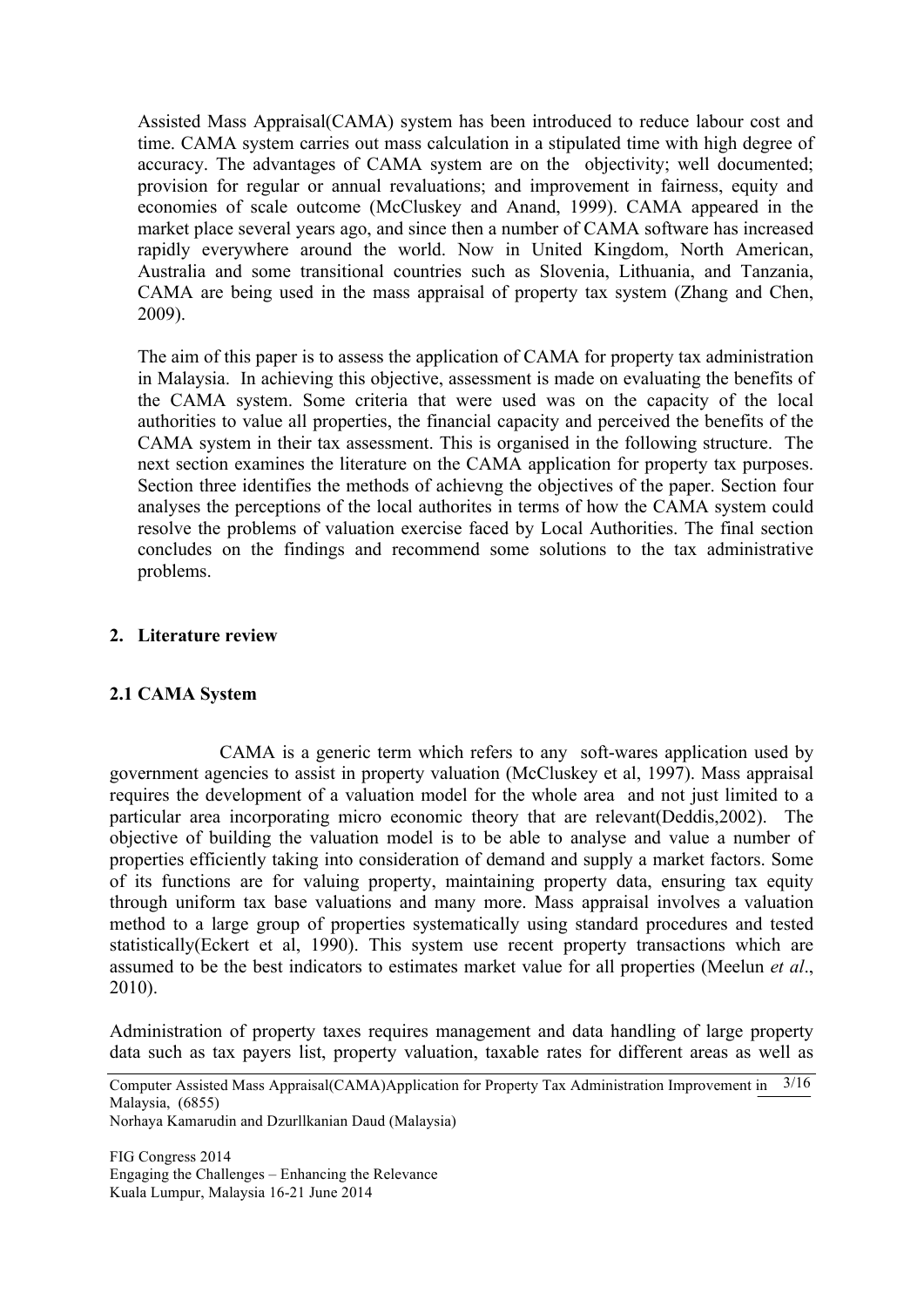hearing objections from the people and this requires an efficient system. There are various issues that were raised in designing the system. Some of the issues that surround the development of the system are on the methodology of building the system which ranges from the traditional or orthodox regression method, the heresy or mixed method, the methods in between heresy and the orthodox to the survey and qualitative methods (Kauko and D' Amato,2010; McCluskey et al, 2013). Some arguments put forward to support the application of the approaches are based on accurateness and suitability according to the surroundings(McClusket et al, 1997; 2013) while( Kauko and D' Ammto, 2008) suggest that it may be partly methodological and institutional. What is more important is that the system developed is acceptable by operators and is able to address all problems related to administration of property tax.

## **2.2 The need of CAMA System in property tax administration**

CAMA system is developed mainly to help the local government administrators and assessors to administer the property taxation efficiently and carry out the process of valuation or revaluation exercise systematically. It has been proved that CAMA system needs less time to carry out valuation exercise and it is user friendly(Daud and Kamarudin,2010). It is able to perform complex calculation which is easily undertaken by computer compared to traditional system. The quantity of manpower can be reduced and property information can be easily collected through the use of CAMA system.

 The core area for developing the CAMA system is to create an efficient and equitable way to administer property taxes. This is can be done to ensure that the CAMA system can produce accurate ( Deddis,2002; McCluskey et al,1997) and consistent(Eckert et al, 1990) valuation. Equity in valuation refers to the distribution of fair taxes between tax payers (McCluskey et al, 2002) and this is determined by the correct method of valuing properties(Kelly, 1995; Kelly, 2003; Franzsen et al, 2002). The adoption of the CAMA system offer many advantages as compared to the manual system and below are some of the important benefits of having the CAMA system in property tax administration:

## **i) Low Administrative Cost and speedy valuation in the long run**

The cost of CAMA system is initially higher than the traditional approach but, once the system is fully in operation the cost of future valuation work can be reduced significantly. This is more cost effective in the long term since all data are already in the system(Tretton, 2007). The computerised valuation system can handle large number of valuation in a very much shorter time.

#### **ii) Accuracy and Consistency**

Computer Assisted Mass Appraisal(CAMA)Application for Property Tax Administration Improvement in 4/16 Malaysia, (6855)

Norhaya Kamarudin and Dzurllkanian Daud (Malaysia)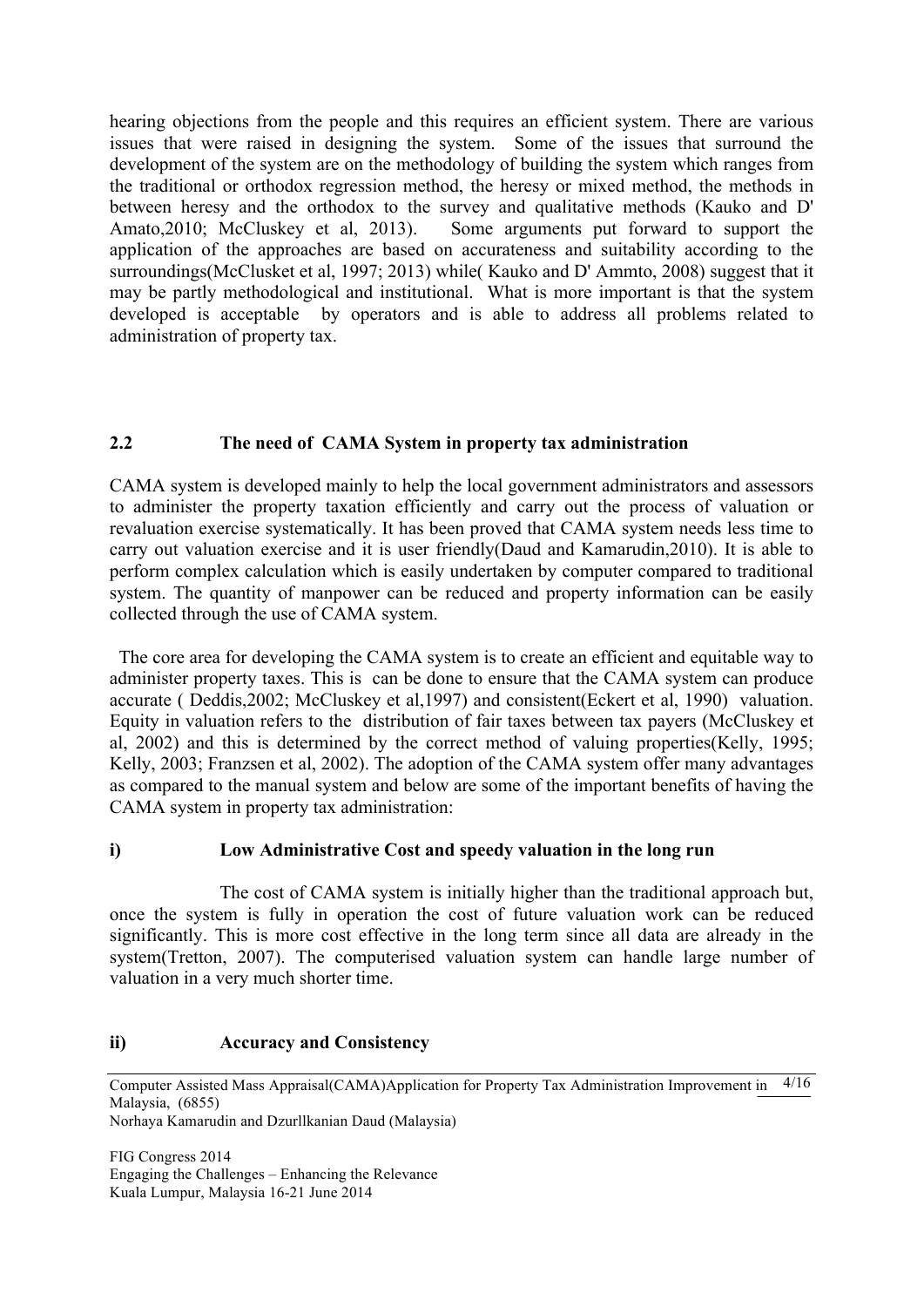The use of CAMA system is more likely to achieve consistency which is one of the main problem with single valuation. This system provides annual revisions accurately with less cost. The resource of a CAMA model provides the means to this end (Tretton, 2007). The use of CAMA system reduce the substantial reliance on valuation appraisal's judgment and experience that might leads to systematic valuation errors. The application of CAMA system produce a consistent result valuation for tax payers equity.

## **iii) Less Manpower and Time Consumption**

Mass Appraisal offers substantial benefits towards increasing the technical capabilities and efficiency of the appraisals' office. By using CAMA system when assessing a large number of properties, it will reduced the total number of professional appraisals that needed to cover that area and hence reduce the cost such as transportation and other operating expenses.

## **iv) Large Data Handling ( Good Database System)**

One of the main advantages of CAMA system is on the ability to store large data in the taxation database system (Donnelly, 1989). According to Mcluskey & Anand (1999), there is a unique situation where hundred and thousand of property information and transactions in a database can be handled for mass appraisal. This demonstrates that CAMA system can handle these situations efficiently.

## **v) Improvement in equity and Fairness**

Consistency and accurate valuation as described above will lead to a more equitable and efficient tax system. The ability to handle large number of comparables data manage to generate *'equity'* and '*fair market value'* principles(Donnelly, 1989). Mass appraisal utilized a large number of properties as comparable data and used it to produce an outcome that would reflect the overall market.

## **3.0 Property Tax System in Malaysia**

Property tax in Malaysia is imposed on all properties located within a local authority's administrative areas. These tax are to finance the management of the public services and amenities to the residents to the local residents. These rights are documented under the Local Government Act 1976 (Act 171). According to the review on the local government system in Malaysia(Phang,1989; Hussain,1991) the Local Government are the third and lowest level after the Federal and the State Government. The role of the central government is to provide the structure for tax to be imposed as provided under the 171 Act. The central government deals with macro matters on local property taxation while the state and the local government implements the procedures of tax implementation. Hence all local authorities in

Norhaya Kamarudin and Dzurllkanian Daud (Malaysia)

Computer Assisted Mass Appraisal(CAMA)Application for Property Tax Administration Improvement in 5/16 Malaysia, (6855)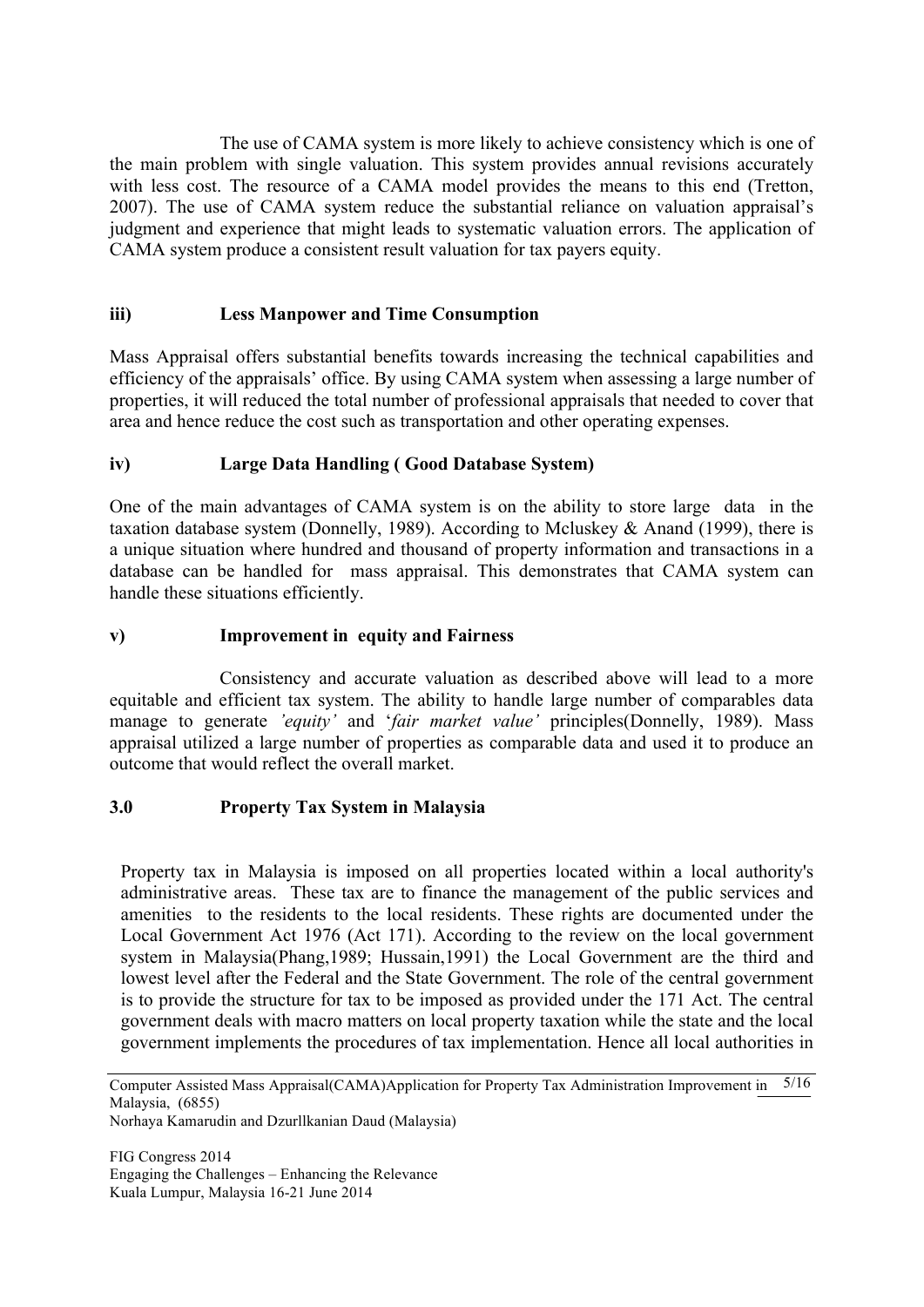Malaysia have the same procedures of imposing local property tax. The role of the state government in property tax assessment is to give approval to each local authority on the rights to impose tax and revision to the amount taxable to each property owners.

The basis of taxation are based on property values and hence the major task of the local government is to administer these taxes and undertake valuation exercises in order to determine the amount and rate of tax to be charged. As regards to the tax imposition procedures, the Act provides a section called 'the rating and valuation section which is covered under Part XV of the Act. The law provides the power for local authorities to prepare a valuation list and further update the list every five years. Hence this section is regarded as one of the most important section as it generates revenue to the local government.

The process of tax imposition on all properties requires all local authorities to prepare a valuation list of all properties located within the area. This task is tremendous and many local authorities are facing difficulties in completing it. Hence the list in most local authorities are based on old assessment which gives difficulties to impose fair and equitable tax. There are a number problems that are associated with low performance due to the low collection rate and high tax arrears causing high deficit in spending(Pawi et al,2012), and poor tax management system (Pawi et al,2011). These situations has further caused the community to question on the role of the local authorities on the services that they should delivered to the local community. There is actually a gap between the supply of service delivery and the communities expectation(Phang, 2008). The problem of raising tax and service delivery has forced local authorities to be innovative in terms of providing services and raising revenue to meet to financial needs of managing the area under their administration. One such move was the suggestion of star rating on the services provided(Pawi et al, 2012). In meeting the challenges of increasing revenue there is indeed a need to reform to way in which property tax are imposed by modernising in the way property valuation list is being prepared and the adoption of CAMA seems to be what is needed.

## **3.1 Developing the CAMA system in Malaysia**

The development of the Malaysian CAMA system is built using the Orthodox Multiple Regression Methodology. Although the methodology suffers from a number of criticism, the simple approach and are able to serve its purpose for property tax assessment and administration. The development of the CAMA system in Malaysia are designed to meet the following needs of managing data, analysing data, property valuation system and administration. These systems relate to each other in creating an efficient sytem for property tax. Other aspects that are considered in designing the system are on:

Norhaya Kamarudin and Dzurllkanian Daud (Malaysia)

Computer Assisted Mass Appraisal(CAMA)Application for Property Tax Administration Improvement in 6/16 Malaysia, (6855)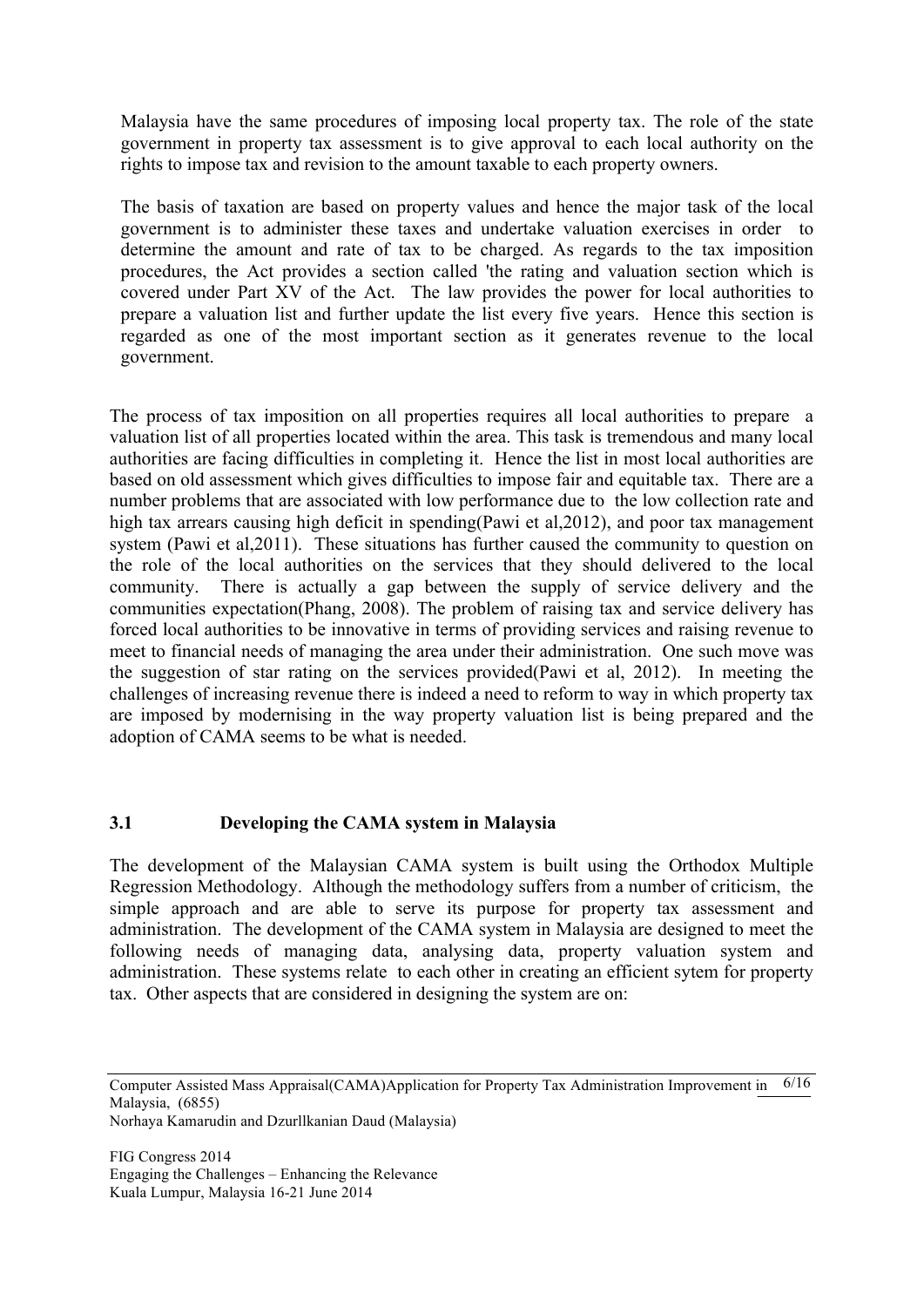#### **Economies of scale for developing the system**

CAMA system are created to facilitate property tax administration. Hence it must be cost effective. Cost effective means that the use of the system may save the local authorities in any valuation exercises in the long run. Considering that benefits outweigh the cost involved it may be of affordable to most local authorities except to very small local authorities with properties less than 5000 units.

#### **3.2 Assessment of the impact of CAMA system on property tax assessment**

The development CAMA system is considered new in Malaysia since many local authorities are relying on the traditional methods of imposing property taxes which has many disadvantages. The development of CAMA in some local authorities has shown success in providing an easier way to handle large property data, with appropriate methods for mass appraisal in property taxation. In some local authorities, the CAMA is integrated with GIS and this is implemented at Segamat in the State of Johor, Maran and Kuantan in the State of Pahang. This system has proven to have potential to be beneficial to the local governments in since the costs of revaluation did not exceed the normal cost if it is conducted manually(Daud et.al 2008; Daud and Kamarudin, 2010).

In assessing the potential improvement of the CAMA system, a survey was done to some local authorities. The data is based on the response from various local authorities on procedure for rating valuation process and the application of CAMA as well as the benefits attained. Questionnaires regarding the application of CAMA was sent to almost all of the 149 local authorities in Malaysia. However, only 49 local authorities responded with a fair distribution of the three categories of the local authorities. Table 3.1 shows the distribution of respondents in the survey.

| No. | <b>LA Status</b>        | <b>Total</b><br>Number of<br><b>Respondents</b> | <b>Actual LA</b><br>population | % of Respondent<br>from Categorical<br>Population | $%$ of<br>Respondent<br>from Actual LA<br><b>Population</b> |
|-----|-------------------------|-------------------------------------------------|--------------------------------|---------------------------------------------------|-------------------------------------------------------------|
| 1   | <b>City Council</b>     | 5<br>$(10.2\%)$                                 | 11<br>$(7.5\%)$                | 45.4%                                             | $3.4\%$                                                     |
| 2   | <b>District Council</b> | 26<br>$(53.1\%)$                                | 105<br>$(71.4\%)$              | 24.8%                                             | 17.7%                                                       |
| 3   | Municipal<br>Council    | 18<br>$(36.7\%)$                                | 31<br>$(21.1\%)$               | 58.1%                                             | $12.2\%$                                                    |
|     | <b>Total</b>            | 49<br>$(100\%)$                                 | $147(100\%)$                   |                                                   | 33.3%                                                       |

| Table 3.1: Respondents profile of the local authorities |  |  |
|---------------------------------------------------------|--|--|
|---------------------------------------------------------|--|--|

Computer Assisted Mass Appraisal(CAMA)Application for Property Tax Administration Improvement in 7/16 Malaysia, (6855)

Norhaya Kamarudin and Dzurllkanian Daud (Malaysia)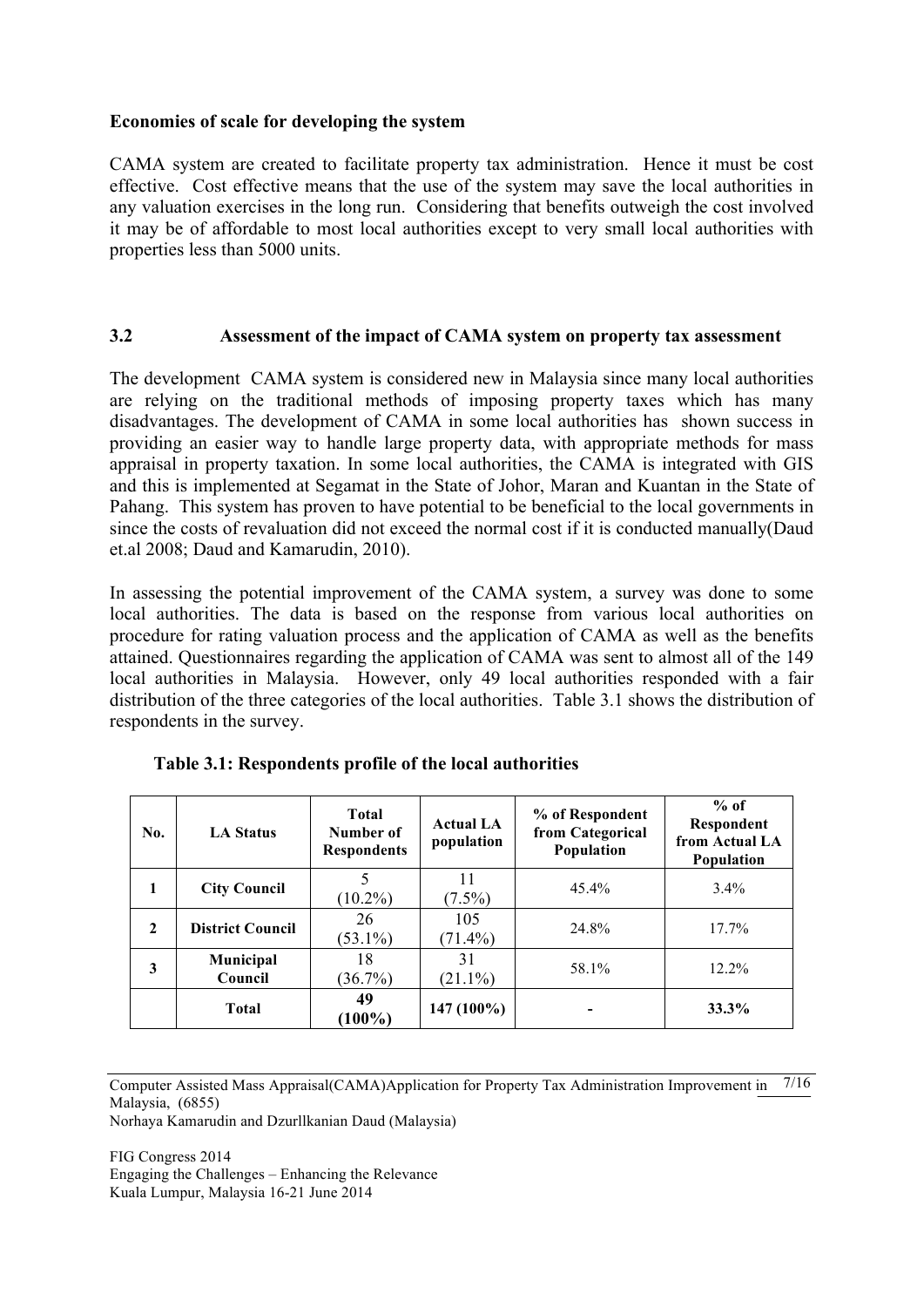The respondents' profile showed that there is a balance between all the three categories of the local authorities in Malaysia thus suggesting that the sample represent the total population. The questionnaires are directed to the head of the valuation departments of each local authority. The contents of the questionnaires are on the issues of rating valuation, CAMA applications and the benefits out of the use of CAMA.

## **4.0 CAMA applications and tax administrative improvement**

The capacity of local authorities to value properties are assessed in terms of their man power, technology, expertise and the financial capability to value properties for taxation purposes. The following outcomes were attained from the analysis.

## **4.1 Improvement in terms of organisation capacity**

The man power capacity of the local authority is measured by the number of staff of the organisation against the scale of valuation work that need to be completed. In the case of assessing the capacity of the local authority, the focus is on the ability of the valuers to handle all the valuation task. There are two main task that is the normal valuation for changes in the properties and the revaluation exercise that need to be completed every five years. Table 4.1 illustrates the workload and the capacity of various local authority to handle all the valuation work. As observed from the table most of the local authorities are incapable of handling all the valuation cases and consequently many of the valuation list is not updated where many of the properties are not valued or the old list applies. Studies have shown that the valuation officer can value at the most 200 two hundred cases monthly on average. This is considering the process of data searching and analysis which would take up a lot of time in the valuation process( Fatin Izzati Syazwani, 2012). As manual valuation takes time, local authorities need to resort to other assistance in order to complete their valuation on time for new tax to be imposed. Thus with such capacity it clearly shows that local authorities need to build up their capacity in to meet the valuation datelines. This is one of the main reason why the valuation list of many of the local authorities in Malaysia is backdated for as long as 10 to 15 years.

# **4.2 Capacity in terms of technology and expertise**

The CAMA application to facilitate property tax administration relies on the familiarisation and the ability of the use of computers in local authority. Thus the adoption to computers in daily work is one factor that can determine the success of the CAMA application. Table 4.1 suggest that computer applications in the daily work of the valuation department is common to all local authority at least in the form of data storage to expedite information searching. However on the technical aspect of the property tax administration shows that usage of computers is still low where many of the local authorities draw their site and buildings plan manually. Since the main parts of the valuation exercise are done manually, it would affect

Norhaya Kamarudin and Dzurllkanian Daud (Malaysia)

Computer Assisted Mass Appraisal(CAMA)Application for Property Tax Administration Improvement in 8/16 Malaysia, (6855)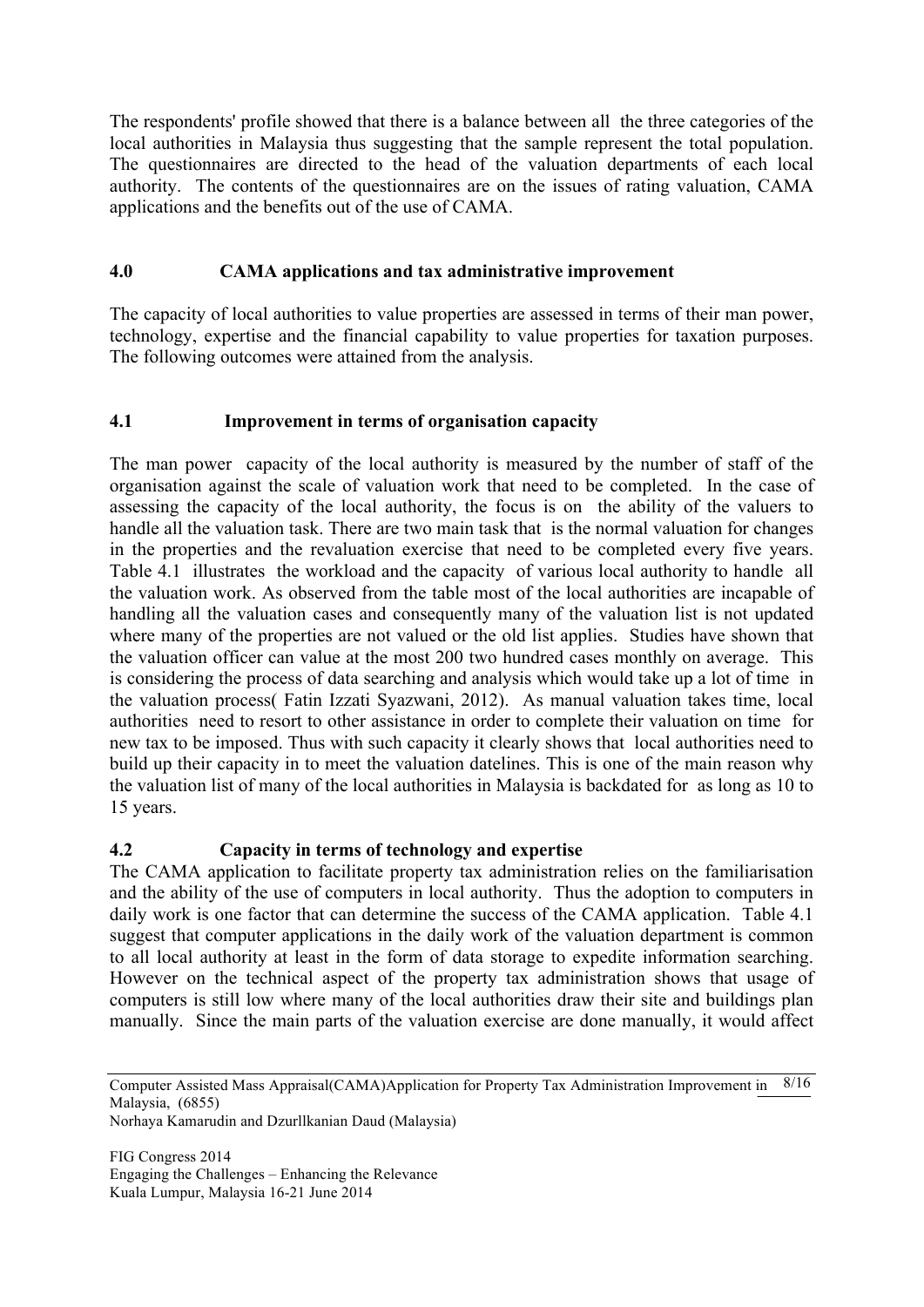the speed of valuation work directly. Hence computer applications to many of the valuation process can be done much faster with the right computer application

## **4.3 Financial capacity of local authorities**

The analysis on the financial capacity of the local authorities in preparing a valuation list is by examining the income and expenditure of the local authorities. The main source of income of most local authority is through property tax although some other revenues are attributed to licensing, fines and rental of local authorities properties. In many cases, local authorities' financial situation are rather weak. The larger local appears to have some balance to be spent for improvement in the property tax system although the cost of administration may be much larger. As for small local authorities, they are mostly at a deficit and thus relying on state or federal support and causing many of their services deteriorating.

An important cause for the weak financial standing of the local authorities is attributed by the low rate of tax collection. Table 4.2 shows the rate collection capacity of the local authorities surveyed. Majority (67.6%) of local authorities collected more than 80% of property tax per year, while five local authorities (14.7%) managed to collect between 60 to 80 percent. The rate of collection for district council was poor where a local council manage to collected less than 20% and three (3)local authorities collected between 21% to 40% of potential property tax. This also means that 32.4% of local authorities were only able to collect property taxes of less than 80% from the actual potential of the property tax collection. The loss of revenue are mainly caused by the arrears in tax collection. The survey carried out shows that all local authorities suffers from tax arrears. (31.3%) Fourteen (14 )local authorities (43.8%) had tax arrears from 11% l 20% per annum. There are also two local authorities that bear property tax arrears of between 41% to 50% annually and two others bear more than 60% of property tax arrears. This weakness or failure of local authorities to collect more than 80% of property taxes and having to bear high arrears indicates that local authorities are facing problems in property tax administration, which need to be addressed immediately.

## **4.3.1 Potential revenue from new development**

There are a number of new development that takes place from the last revaluation exercise causing a number to be left out from the valuations list. These properties are potential revenue for many local authorities and thus efforts to add these into the current valuation list is a priority. Table 4.2 shows the percentage increase in total holdings after the last revaluation exercise. Increases in total holdings for most of the local authorities were between 0% to 20%. But there were also two District Councils and two Municipal Councils which had increases of more than 100 percent. This was likely because of a revaluation period performed for more than 15 or 20 years, during which there were many real estate development that occurred within that time.

Norhaya Kamarudin and Dzurllkanian Daud (Malaysia)

Computer Assisted Mass Appraisal(CAMA)Application for Property Tax Administration Improvement in 9/16 Malaysia, (6855)